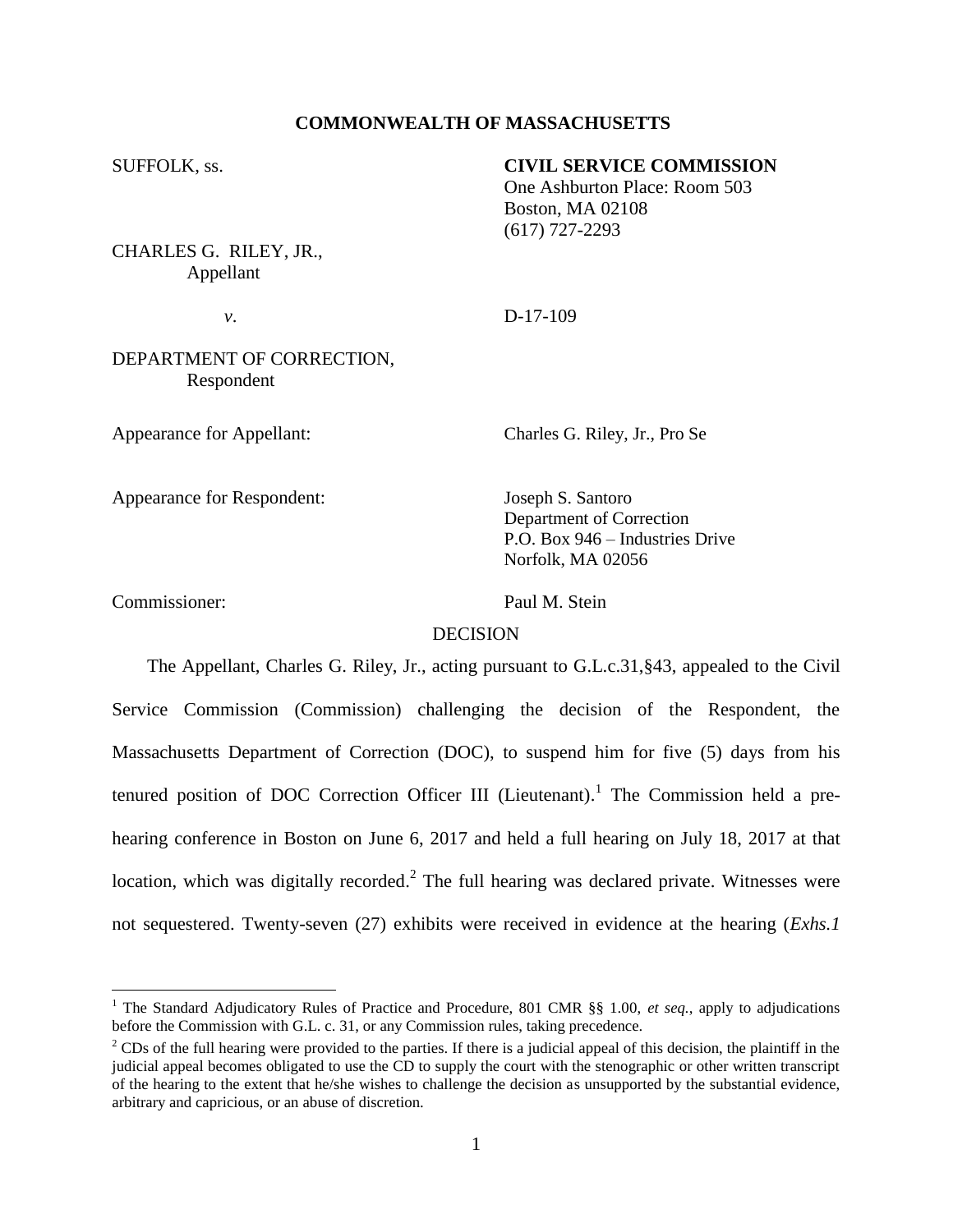*through 27*). Post-hearing proposed decisions were not submitted. For the reasons stated below, Lt. Riley's appeal is denied.

### **FINDINGS OF FACT**

Based on the Exhibits entered into evidence and the testimony of the following witnesses: *Called by DOC*:

 Daniel F. Callis, Jr., DOC Assistant Dep. Comm'r, Prison Division, Southern Sector *Called by the Appellant:*

Charles G. Riley, Jr., DOC Lieutenant, Appellant

and taking administrative notice of all matters filed in the case, pertinent law and reasonable inferences from the credible evidence, a preponderance of evidence establishes these facts:

1. The Appellant, Charles G. Riley, Jr., served as a DOC Correction Officer III (Lieutenant). At the time of this appeal he had thirty-seven (37) years of service with the DOC and 27 years of service as a DOC Lieutenant. Since May 2017 he had been assigned to the Massachusetts Treatment Center (MTC) which houses sex offenders and sexually dangerous persons. (*Exhs. & 10;Testimony of Appellant*) 3

- 2. Lt. Riley's prior disciplinary record included:
- $\bullet$  11/24/1992 One Day Suspension Called in sick to attend a wedding
- $\bullet$  8/16/2002 Written Reprimand Failed to comply with direct order resulting in staff injury
- $\bullet$  8/3/2015 Written Reprimand Put foot on civil commitment to get his attention
- $\bullet$  10/7/2016 Written Reprimand Poor judgement as supervisor contributing to unrest and ensuing lockdown of MASAC

(*Exhs. 11 through 16*)

 $\overline{a}$ 

3. In March 2017, Lt. Riley was a shift commander at the Massachusetts Alcohol and Substance Abuse Center (MASAC), then located on the campus of Bridgewater State Hospital.

(*Testimony of Appellant & Callis*)

<sup>3</sup> While this appeal was pending, Lt. Riley retired effective October 1, 2019. (*DOC e-mail 10/22/2019*)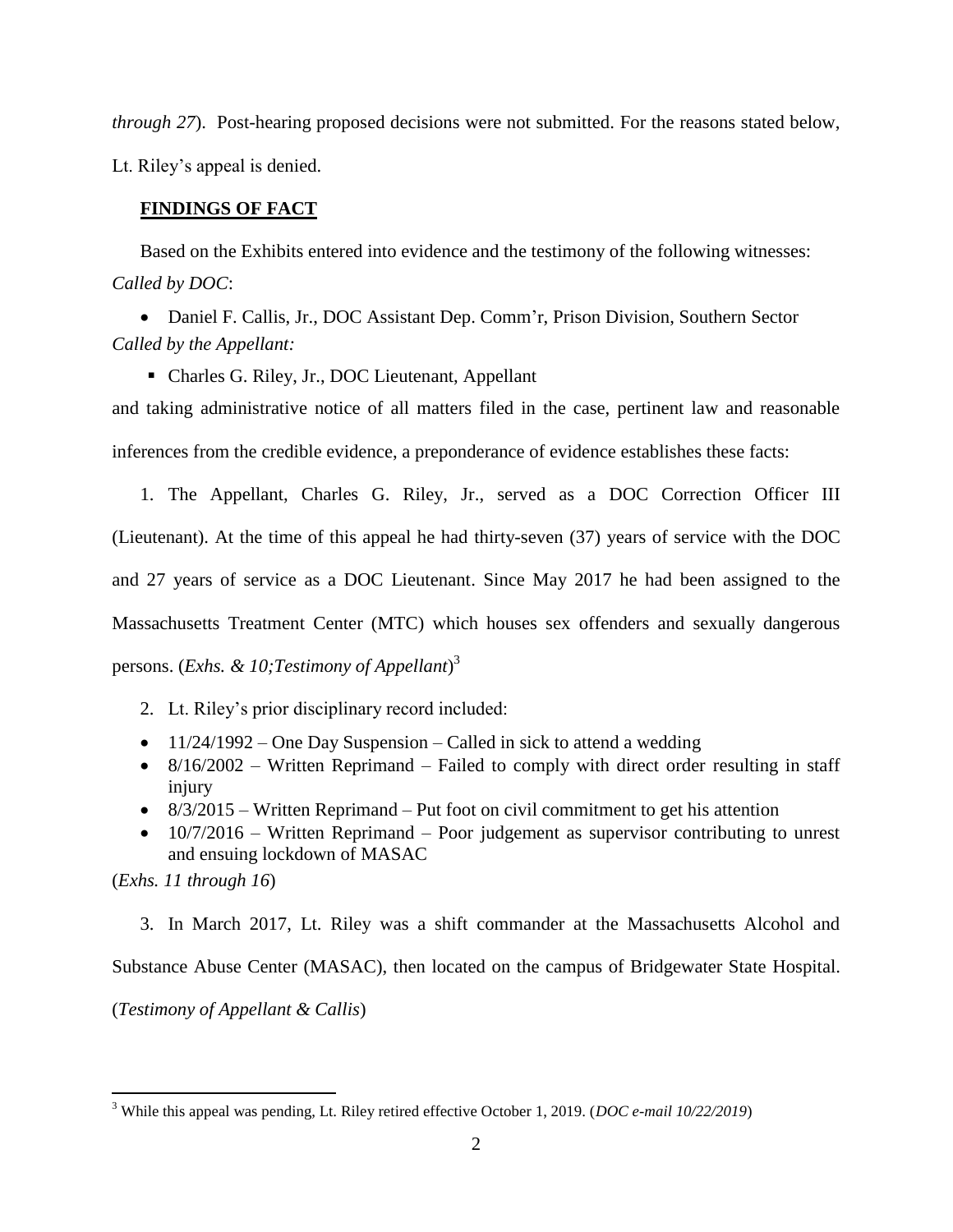4. At that time, the DOC was in the process of implementing a Governor's Initiative that, among other things, directed the privatization of the Bridgewater State Hospital as well as the transfer of MASAC's operations from Bridgewater to Plymouth. (*Testimony of Callis*)

5. On Friday afternoon, March 10, 2017, DOC posted notice that, on Monday, March 13, 2017, all MASAC personnel at the soon to be closed Bridgewater location would be required to bid for replacement jobs. (*Exh. 10; Testimony of Appellant & Callis*)

6. Lt. Riley reported for duty at approximately 6:30 am on Saturday, March 11, 2017. He was immediately "pummeled with questions in anger about the bids being released on Friday afternoon" from most of the two dozen officers on the 7-11 shift under his command along with the officers on prior shift who were being relieved. He said the officers "weren't just mad, they were angry" about the surprise announcement and short notice. He said the "whole shift was abuzz as to how could this happen, its just not fair." (*Testimony of Appellant*) 4

7. As the word of the bid notice spread, some affected officers contemplated protesting the action by refusing to bid, which, if they followed through, would complicate the closure and transfer of operations from Bridgewater to Plymouth within the timeframe DOC was expected to complete the move as directed by the Governor's Initiative. (*Testimony of Callis*)

8. At the end of his shift on March 10, 2017, Lt. Riley sent an internal e-mail message to MASAC Superintendent Lisa Mitchell, Assistant Deputy Commisioner Callis, and several other DOC senior managers. The message stated:

"There is a very unhappy workforce currently at this facility."

 $\overline{a}$ 

<sup>&</sup>lt;sup>4</sup> Complicating the bid release notice to MASAC officers was the fact that a week or two earlier, the employees of Bridgewater State Hospital had already bid on their replacement jobs, which left far fewer options for MASAC employees to find comparable positions to their current assignments (in terms of shift and rotation schedules) at the relocated MASAC in Plymouth or other DOC facilities. (*Testimony of Appellant*)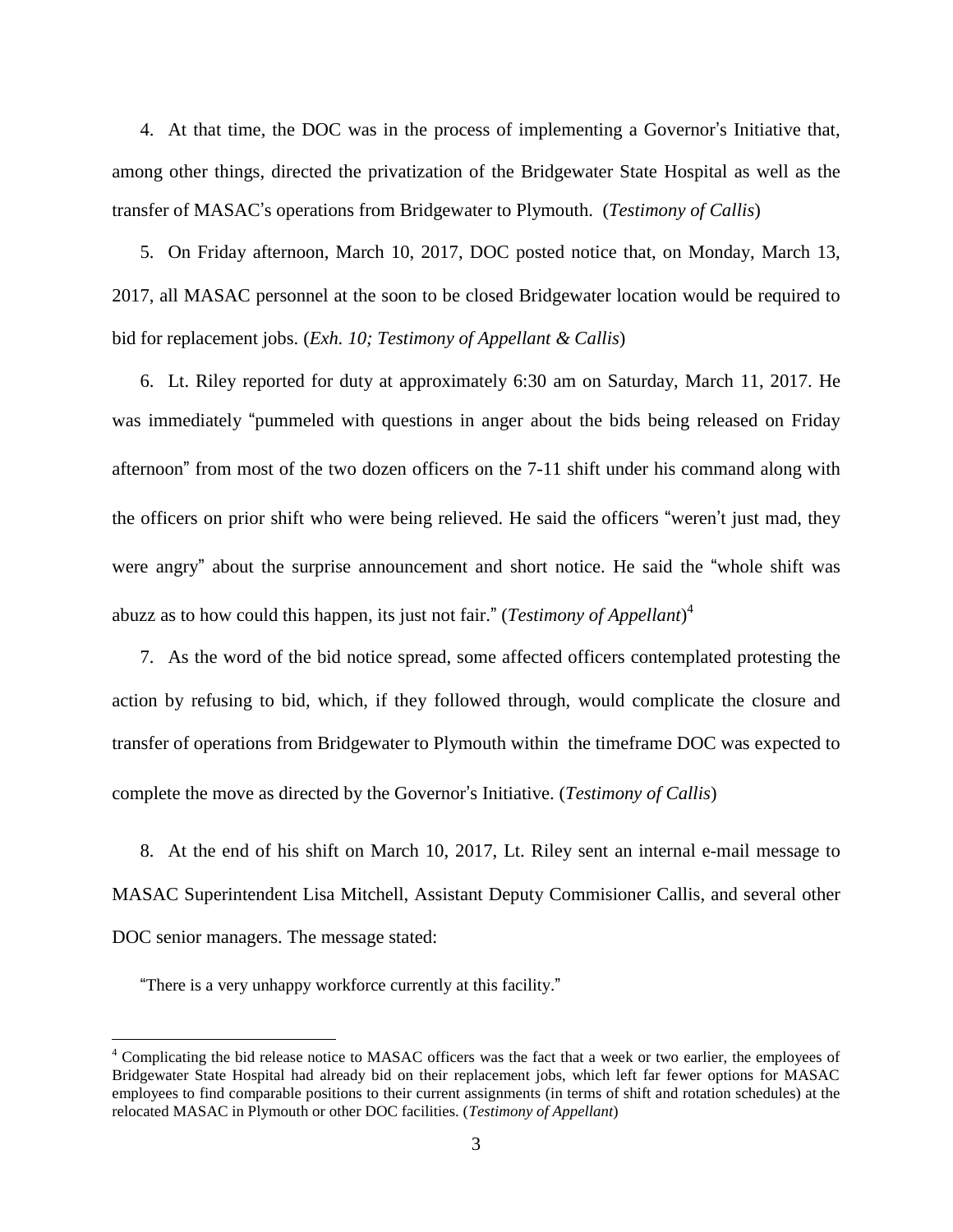"Posting the bids at the end of the day (Friday) going into the weekend was not the best way."

"Speaking as the most senior Lieutenant in this department with 25 years as a lieutenant. All ranks are not being treated fairly."

"On Monday you will be walking into a hornets nest. If you are allergic bring your EPI-PEN."

(*Exh. 10*)

 $\overline{a}$ 

9. Lt. Riley testified that he knew, right after he "hit send", that he was "sunk". He agreed that the last line of his message was neither "professional" nor or "courteous". After leaving work, he had a "change of heart" and realized that he had "done something wrong". (*Testimony of Appellant*)

10. On March 13, 2017, Assistant Deputy Commissioner Callis issued Lt. Riley a fivesuspension for his failure to exercise good judgment expected of. . . someone of your stature and tenure with the Department . . ." He found the email message violated DOC Rules and Regulations that mandated the exercise of good judgment, compliance with all DOC policies, $5$ and the duty to exercise utmost patience, discretion and respect in all working relationships as becoming correctional professionals. (*Exhs. 8, 9 & 17 through 20; Testimony of Callis*)

11. Lt. Riley requested a hearing to contest the discipline and, eventually, appealed to the Commission. (*Exhs.1 through 7, 24 & 25; Claim of Appeal*)

# **APPLICABLE LEGAL STANDARD**

G.L.c.31,§41-45 requires that discipline of a tenured civil servant may be imposed only for "just cause" after due notice, hearing (which must occur prior to discipline other than a suspension from the payroll for five days or less) and a written notice of decision that states "fully and specifically the reasons therefore." G.L.c.31,§41. An employee aggrieved by such

<sup>&</sup>lt;sup>5</sup> Among the relevant policies, DOC E-Mail Policy, 103 DOC 758.02 puts all personnel on notice that "users shall regard e-mail messages as the equivalent of letters sent on official letterhead. As such, users shall write all e-mail messages in a professional and courteous tone . . . [Generally] e-mail messages are considered public records, copies of which may be requested by any member of the public." (*Exh. 20*)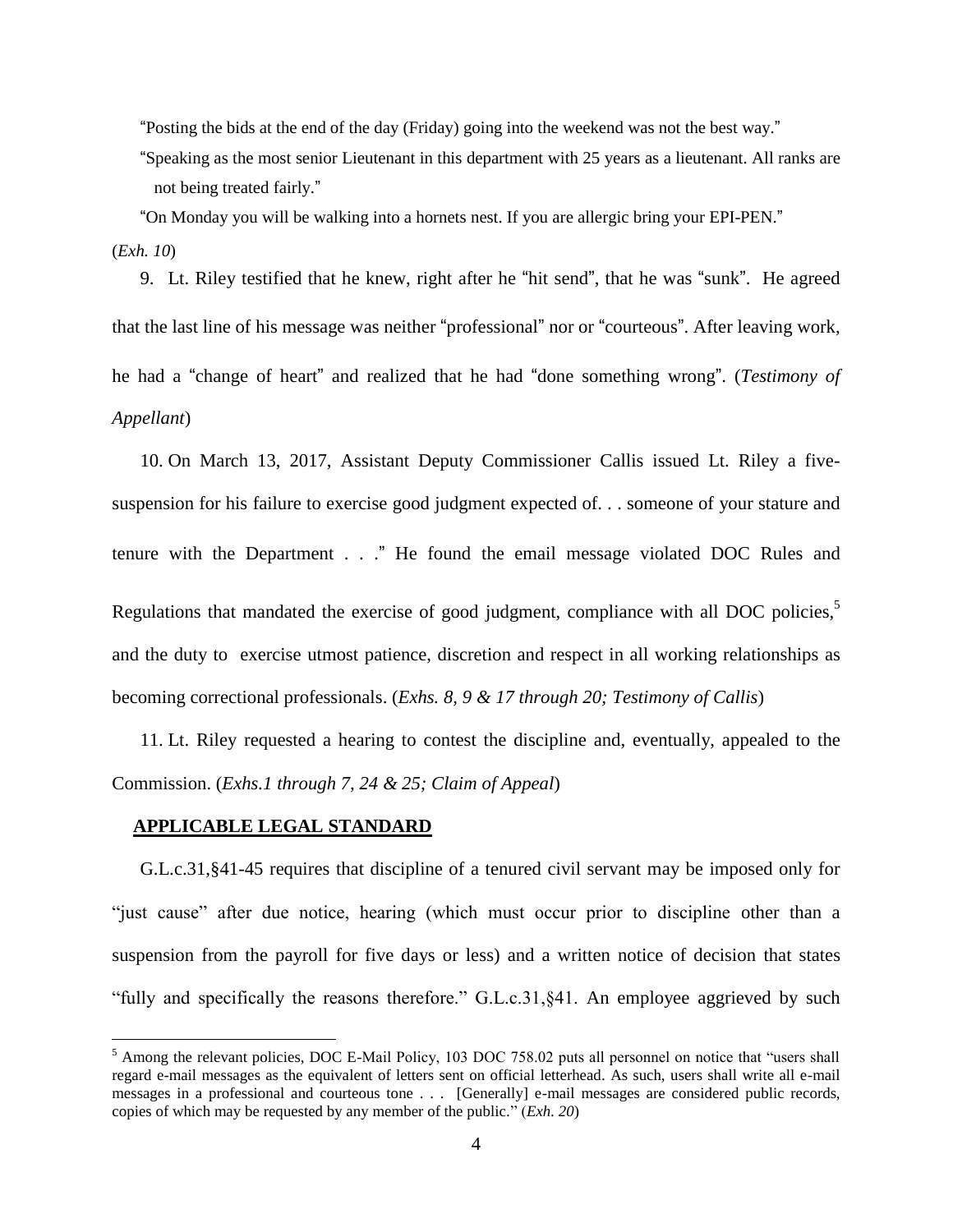disciplinary action may appeal to the Commission, pursuant to G.L.c.31,§42 and/or §43, for de novo review by the Commission "for the purpose of finding the facts anew." Town of Falmouth v. Civil Service Comm'n, 447 Mass. 814, 823 (2006) and cases cited.

The Commission's role is to determine "whether the appointing authority has sustained its burden of proving that there was reasonable justification for the action taken by the appointing authority." City of Cambridge v. Civil Service Comm'n, 43 Mass.App.Ct. 300, 304, rev.den., 426 Mass. 1102 (1997). See also Police Dep't of Boston v. Collins, 48 Mass.App.Ct. 411, rev.den., 726 N.E.2d 417 (2000); McIsaac v. Civil Service Comm'n, 38 Mass.App.Ct. 473, 477 (1995); Town of Watertown v. Arria, 16 Mass.App.Ct. 331, rev.den., 390 Mass. 1102 (1983).

An action is "justified" if it is "done upon adequate reasons sufficiently supported by credible evidence, when weighed by an unprejudiced mind; guided by common sense and by correct rules of law." Commissioners of Civil Service v. Municipal Ct., 359 Mass. 211, 214 (1971); City of Cambridge v. Civil Service Comm'n, 43 Mass.App.Ct. 300, 304, rev.den., 426 Mass. 1102 (1997); Selectmen of Wakefield v. Judge of First Dist. Ct., 262 Mass. 477, 482 (1928) See also Mass. Ass'n of Minority Law Enforcement Officers v. Abban, 434 Mass. 256, 264-65 (2001).

The Commission determines justification for discipline by inquiring, "whether the employee has been guilty of substantial misconduct which adversely affects the public interest by impairing the efficiency of public service." School Comm. v. Civil Service Comm'n, 43 Mass.App.Ct. 486, 488, rev.den., 426 Mass. 1104 (1997); Murray v. Second Dist. Ct., 389 Mass. 508, 514 (1983) The Commission is guided by "the principle of uniformity and the 'equitable treatment of similarly situated individuals' [both within and across different appointing authorities]" as well as the "underlying purpose of the civil service system 'to guard against political considerations, favoritism and bias in governmental employment decisions.' " Town of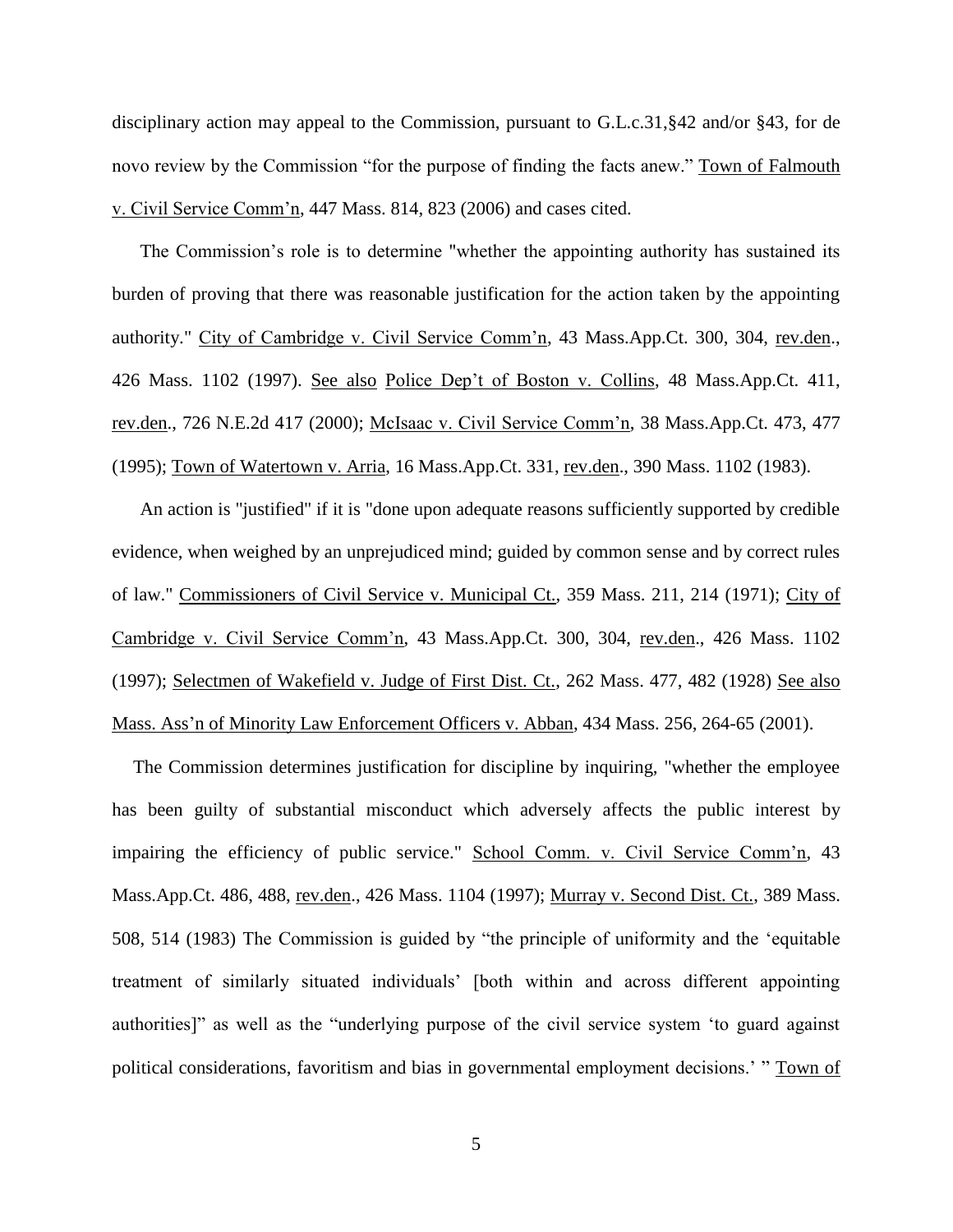Falmouth v. Civil Service Comm'n, 447 Mass. 814, 823 (2006) and cases cited. It is also a basic tenet of "merit principles" which govern civil service law that discipline must be remedial, not punitive, designed to "correct inadequate performance" and "separating employees whose inadequate performance cannot be corrected." G.L. c.31,§1.

G.L.c.31, Section 43 vests the Commission with "considerable discretion" to affirm, vacate or modify discipline but that discretion is "not without bounds" and requires sound explanation for doing so. See, e.g., Police Comm'r v. Civil Service Comm'n, 39 Mass.App.Ct. 594, 600 (1996) ("The power accorded to the commission to modify penalties must not be confused with the power to impose penalties ab initio . . . accorded the appointing authority") Id., (*emphasis added*). See also Town of Falmouth v. Civil Service Comm'n, 447 Mass. 814, 823 (2006), quoting Watertown v. Arria, 16 Mass.App.Ct. 331, 334 (1983).

#### **ANALYSIS**

The preponderance of the evidence in this appeal established that the DOC had just cause to impose discipline upon Lt. Riley for the poor judgment that he exercised in sending the March 10, 2017 e-mail. Lt. Riley, himself admits that, in hindsight, he realized that sending the e-mail in the form he chose was "wrong". His actions were unprofessional and inconsistent with his duty as a superior officer to exercise good judgment commensurate with his position as a supervisor and role model.

I have not overlooked the fact that Lt. Riley may have had the best of intentions when he sent the e-mail to give senior management a "heads up" about the rebellious attitude that was percolating among the rank and file, but DOC is entitled to expect that such a message, properly, be confined to communicating relevant facts without inappropriate and sarcastic hyperbole. Especially, as a superior officer and role model, Lt. Riley, had a heightened duty to remain cool